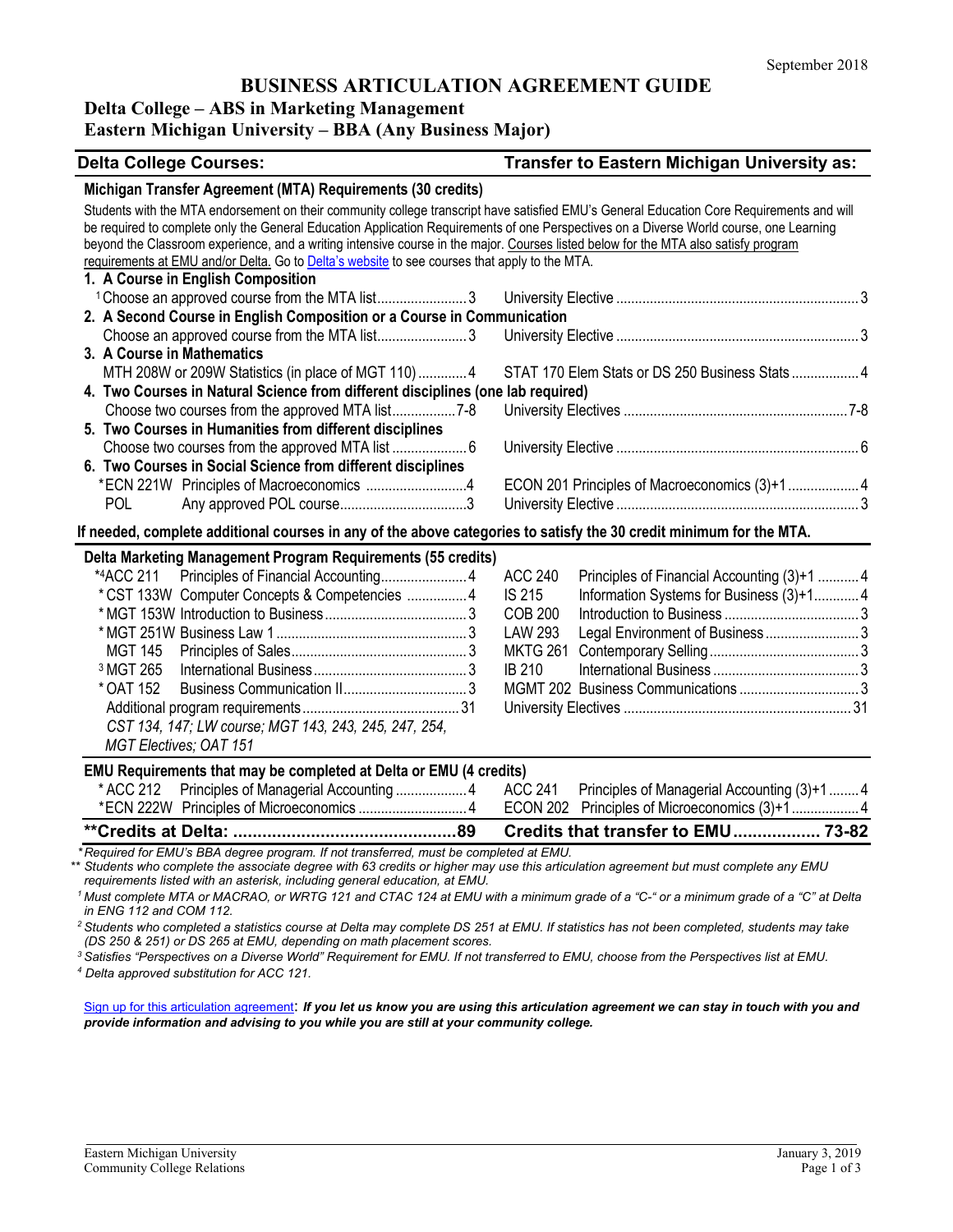# **BUSINESS ARTICULATION AGREEMENT GUIDE Delta College – ABS in Marketing Management**

**Eastern Michigan University – BBA (Any Business Major)**

## **Completion of EMU's BBA Program**

| <b>Major Requirements</b> | (42-51 credits) |
|---------------------------|-----------------|
|                           |                 |

#### **Business Core (18 credits)**

|  | <sup>1</sup> DS 251 Business Stats/Decision Making or (DS 265)3 |  |
|--|-----------------------------------------------------------------|--|
|  |                                                                 |  |
|  | MGMT 386 Organizational Behavior and Theory 3                   |  |
|  |                                                                 |  |
|  |                                                                 |  |
|  | OM 374 Introduction to Operations Management 3                  |  |

### **Discipline Requirements (24-33 credits)**

Students may choose any of the following areas to complete discipline requirements:

Accounting, accounting information systems, computer information systems, economics, entrepreneurship, general business, marketing, management, finance, or supply chain management. See the undergraduate catalog for discipline requirements. **Note:** Each student must complete a writing intensive course as part of the major. Consult your advisor for course options.

#### **LBC Requirement (0-3 credits)**

One Learning Beyond the Classroom (LBC) course or noncredit experience must be completed at EMU. Consult College of Business advisor for options.

| *Minimum Credits to Graduate: 124 |  |
|-----------------------------------|--|

#### **Sample Sequence for completing the program**

*Students following this agreement have the option of selecting any of the following disciplines to complete the BBA: accounting, accounting information systems, computer information systems, economics, entrepreneurship, general business, marketing, management, finance, or supply chain management. A minimum of 42 credits must be completed at EMU. Additional credits may be required depending on the discipline chosen or the amount of credits remaining to meet the minimum graduation requirements of 124.* 

*DS 265 or DS 251 must be completed in the first semester at EMU.*

| <b>First Semester</b>                                                                                                | $(12-15 \text{ credits})$ |
|----------------------------------------------------------------------------------------------------------------------|---------------------------|
|                                                                                                                      |                           |
|                                                                                                                      |                           |
|                                                                                                                      |                           |
| Discipline Requirements or Electives 3-6                                                                             |                           |
| <b>Second Semester</b>                                                                                               | $(12-15 \text{ credits})$ |
|                                                                                                                      |                           |
|                                                                                                                      |                           |
| <b>Third Semester</b><br>MGMT 490 F,W,S, online, Concur Prereq: OM 3743<br>Discipline Requirements or Electives 9-12 | $(12-15 \text{ credits})$ |
| <b>Fourth Semester</b>                                                                                               | $(6-15 \text{ credits})$  |

*\* The minimum credits required to graduate is 124 but the total will vary depending on the business discipline completed at EMU and the program completed at Delta. If enough credits are not transferred, additional credits will need to be completed at EMU to satisfy the minimum required for graduation.* 

*<sup>1</sup> Required Business foundation course. Must be completed before formal admission to the BBA program. Students who completed a statistics course at Delta may complete DS 251 at EMU. If statistics has not been transferred, students may take DS 250 and DS 251 or DS 265, depending on math placement scores. See page 3 for admission requirements.*